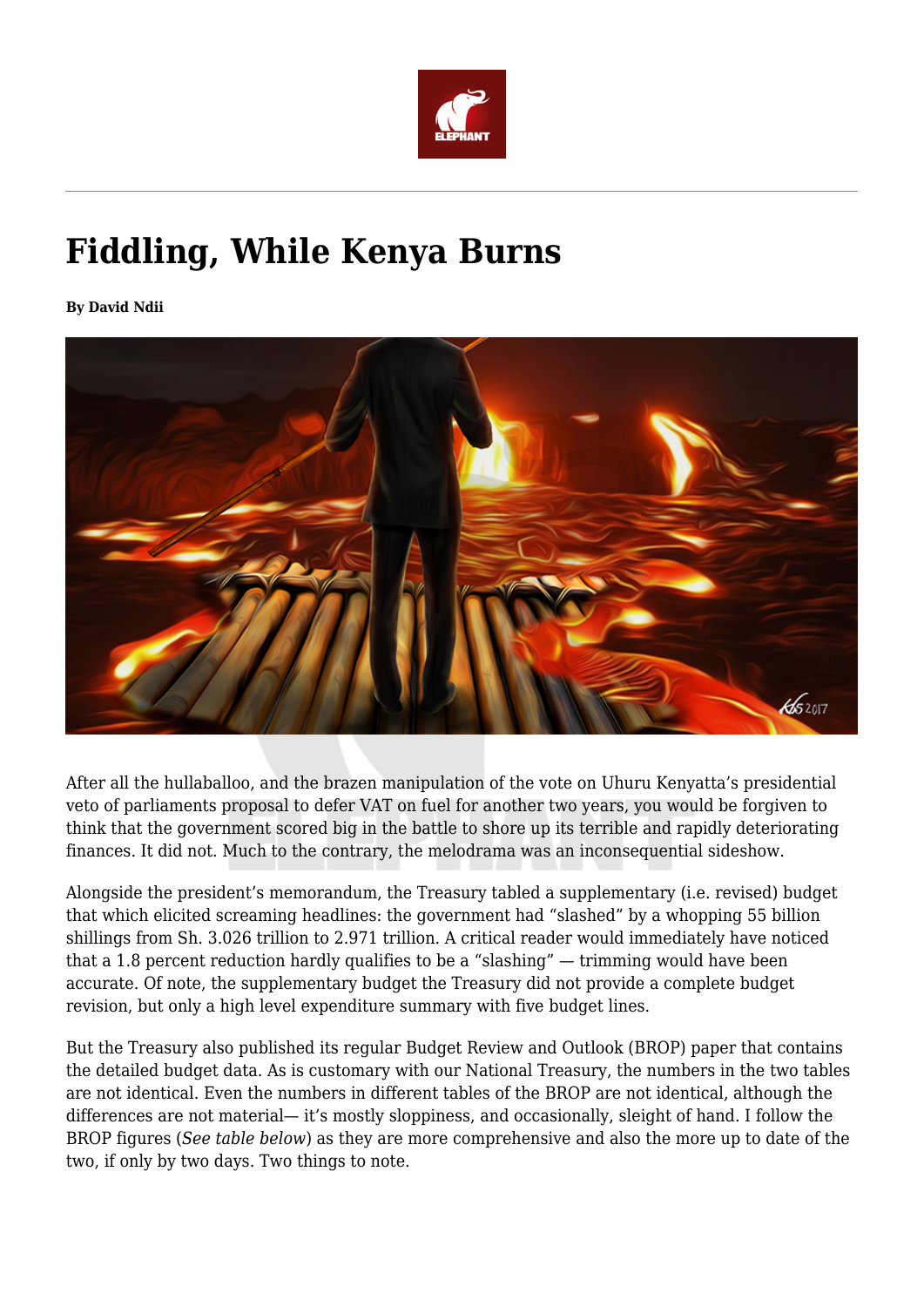|                                          | Actual  | FY 2014/15 FY 2015/16 FY 2016/17<br><b>Actual</b> |                       | FY 2017/18            |                 | FY 2018/19    |                       | FY 2019/20      |                       | FY 2020/21     |         | FY 2021/22      |
|------------------------------------------|---------|---------------------------------------------------|-----------------------|-----------------------|-----------------|---------------|-----------------------|-----------------|-----------------------|----------------|---------|-----------------|
|                                          |         |                                                   | Prel<br><b>Actual</b> | Rev.<br><b>Budget</b> | Prel<br>Actual  | <b>Budget</b> | <b>BROP 18 BPS 18</b> |                 | <b>BROP 18 BPS 18</b> |                |         | BROP 18 BROP 18 |
|                                          |         |                                                   |                       |                       |                 |               |                       |                 |                       |                |         |                 |
| <b>TOTAL REVENUE</b>                     | 1,108   | 1,233                                             | 1,423                 | 1,660                 | 1,487           | 1,949         | 1.853                 | 2,118           | 2,074                 | 2.424          | 2,382   | 2,731           |
| Total Revenue as a % of GDP              | 19.0%   | 18.4%                                             | 18.6%                 | 19.1%                 | 16.8%           | 20.0%         | 18.4%                 | 19.1%           | 18.1%                 | 19.2%          | 18.4%   | 18.6%           |
| Ordinary revenue                         | 1,032   | 1,153                                             | 1,307                 | 1,490                 | 1,365           | 1,769         | 1,673                 | 1,931           | 1,870                 | 2,229          | 2,155   | 2,479           |
| Ordinary Revenue as a % of GDP           | 17.7%   | 17.2%                                             | 17.1%                 | 17.2%                 | 15.4%           | 18.2%         | 16.7%                 | 17.4%           | 16.3%                 | 17.7%          | 16.6%   | 16.8%           |
| <b>Tax Revenue</b>                       | 958     | 1,069                                             | 1,220                 | 1,370                 | 1,259           | 1,639         | 1,561                 | 1,817           | 1,763                 | 2,103          | 2,036   | 2,348           |
| Non-Tax Revenue                          | 74      | 84                                                | 87                    | 120                   | 106             | 130           | 111                   | 114             | 107                   | 126            | 118     | 130             |
| AIA                                      | 76      | 80                                                | 116                   | 170                   | 122             | 180           | 180                   | 187             | 204                   | 195            | 227     | 253             |
| <b>Expenditure</b>                       | 1,641   | 1,793                                             | 2,128                 | 2,346                 | 2,127           | 2,571         | 2,488                 | 2,662           | 2,660                 | 2,913          | 2,905   | 3,248           |
| Expenditure as a % of GDP                | 28.1%   | 26.7%                                             | 27.8%                 | 27.0%                 | 24.0%           | 26.4%         | 24.8%                 | 24.0%           | 23.3%                 | 23.1%          | 22.4%   | 22.1%           |
| Recurrent                                | 897     | 1,031                                             | 1,183                 | 1,458                 | 1,324           | 1,564         | 1,541                 | 1,621           | 1,607                 | 1,785          | 1,799   | 2,034           |
| Development                              | 511     | 481                                               | 640                   | 556                   | 476             | 626           | 574                   | 664             | 676                   | 741            | 719     | 817             |
| <b>Equalization Fund</b>                 | 0       | 6                                                 | 6                     |                       |                 | 9             | 5                     | $6\overline{6}$ |                       | $\overline{7}$ | 7       | $\overline{7}$  |
| <b>County Transfer</b>                   | 229     | 276                                               | 305                   | 332                   | 327             | 376           | 367                   | 372             | 372                   | 382            | 382     | 392             |
| Contingencies                            | 5       | 5                                                 |                       | ٠                     |                 | 5             | $\overline{5}$        | 5               | 5                     | 5              | 5       | 5               |
| Budget Balance (Deficit (-) excl Grants  | (532)   | (549)                                             | (687)                 | (670)                 | (624)           | (608)         | (622)                 | (530)           | (573)                 | (475)          | (509)   | (503)           |
| Deficit as % of GDP                      | $-9.1%$ | $-8.2%$                                           | $-9.0%$               | $-7.7%$               | $-7.1%$         | $-6.3%$       | $-6.2%$               | $-4.8%$         | $-5.0%$               | $-3.8%$        | $-3.9%$ | $-3.4%$         |
| Grants                                   | 28      | 30                                                | 27                    | 43                    | $\overline{28}$ | 48            | 46                    | 52              | 52                    | 52             | 52      | 54              |
| <b>Balance Incl. Grants</b>              | (504)   | (520)                                             | (660)                 | (627)                 | (597)           | (560)         | (576)                 | (479)           | (521)                 | (423)          | (457)   | (449)           |
| Deficit as % of GDP                      | $-8.6%$ | $-7.7%$                                           | $-8.6%$               | $-7.2%$               | $-6.7%$         | $-5.8%$       | $-5.7%$               | $-4.3%$         | $-4.6%$               | $-3.3%$        | $-3.5%$ | $-3.1%$         |
| Net Foreign Financing                    | 217     | 270                                               | 386                   | 375                   | 355             | 287           | 272                   | 220             | 217                   | 165            | 147     | 109             |
| Domestic Loan Repayments (receipts)      | 3       | $\overline{c}$                                    | $\overline{c}$        | 4                     | $\overline{2}$  |               | 4                     | 4               |                       | 4              | 4       | 4               |
| <b>Domestic Borrowing</b>                | 251     | 202                                               | 309                   | 249                   | 274             | 269           | 300                   | 264             | 310                   | 259            | 311     | 346             |
| Domestic Borrowing % of GDP              | 4.3%    | 3.0%                                              | 4.0%                  | 2.9%                  | 3.1%            | 2.8%          | 3.0%                  | 2.4%            | 2.7%                  | 2.0%           | 2.4%    | 2.3%            |
| Public Debt (net Deposits)               | 2,601   | 3,211                                             | 3,973                 | 4,530                 | 4,530           | 4,821         | 5,097                 | 5,321           | 5,543                 | 5,712          | 5,864   | 5,977           |
| <b>Public Debt to GDP (net Deposits)</b> | 44.6%   | 47.9%                                             | 51.9%                 | 52.2%                 | 51.2%           | 49.6%         | 50.8%                 | 47.9%           | 48.4%                 | 45.3%          | 45.3%   | 40.6%           |
| Nominal GDP (Ksh. billion)               | 5,832   | 6,710                                             | 7,658                 | 8,679                 | 8,846           | 9,727         | 10,043                | 11,101          | 11,440                | 12,621         | 12,957  | 14,719          |

## Table 6: Government Fiscal Projections, FV 2018/19-2021/22

**Source: National Treasury** 

First, the expenditure cuts are less than the revenue forecast which is revised downwards by Sh. 96 billion, while expenditure is revised downwards by Sh. 83 billion. Even though the 10 billion difference is not such a big sum, it's unclear why the government would go to such lengths to table an austerity budget that increases the deficit.

More significantly, the revenue forecast is still unrealistic. The budget was based on revenue growth of 31 percent, comprising of 30 percent and 36 percent increase in tax and non-tax revenues respectively, which has now been scaled down to 25 percent, with tax and non-tax revenue forecast down to 24 and 28 percent respectively. These forecasts are out of touch with reality. Tax revenues increased only three percent and non-tax by 12 percent for a total revenue increase of four percent. This, as we will see shortly, is not an anomaly—it is a significant trend.

The budget was based on revenue growth of 31 percent, comprising 30 percent and 36 percent increase in tax and non-tax revenues respectively, which has now been scaled down to 25 percent, with tax and non tax revenue forecast down to 24 and 28 percent respectively. These forecasts are out of touch with reality.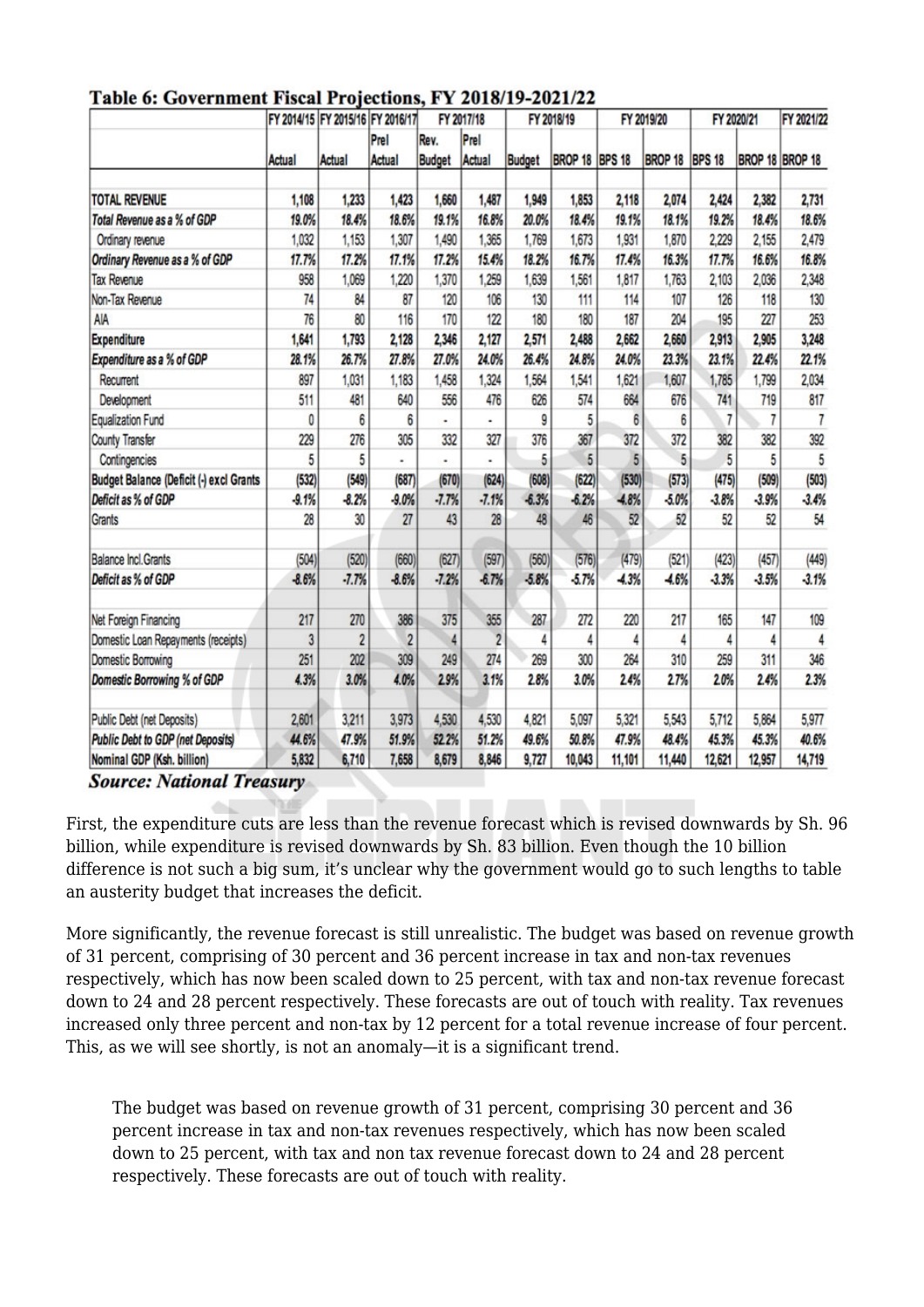In its current financial circumstances, it is not just sensible that the government be prudent, it is imperative. There will be no harm done if revenue exceeds target, but unrealistic revenue forecasts result in government spending money it does not have. This is how the government ends up accumulating pending bills, which, according to the private sector lobby KEPSA, are now in the order of Sh. 200 billion.

Trend growth gives you a revenue forecast of Sh. 1.55 billion. An optimistic one, assuming a most favorable economy and factoring in tax rises, would double the growth rate to 8 percent, still comes to Sh. 1.62 trillion. I would work with Sh.1.6 trillion.

In its current financial circumstances, it is not just sensible that the government be prudent, it is imperative…Unrealistic revenue forecasts result in government spending money it does not have…The government ends up accumulating pending bills… now in the order of KSh 200 billion.

Herein lies the problem. The Sh.1.6 trillion revenue forecast is Sh. 250 billion short of the revised recurrent budget. Interest cost (Sh. 400 billion), pensions (Sh. 90 billion) are non-discretionary (i.e. mandatory) and the wage bill (Sh. 444 billion) which does not give you much room to manoeuvre already add up to Sh. 930 billion. This leaves a balance of Ksh. 660 billion to fund counties (Sh. 367) and the national government's operations and maintenance (O&M) outlays (Sh. 530 billion) totaling Ksh. 960 billion.

The only question here should be where the axe falls. There are only two options either the axe falls on the national government, or to share the cuts with the counties. The latter is obviously more sensible than the former. The equitable way of doing this is to net out the counties wage bill which is about Sh.140 billion, and share the balance proportionately. This math works out to 33 percent of the national governments O&M budget and the transfer to counties net of wage bill which translates to national government O&M budget of Sh. 202 and counties Sh.78 which means that the transfers to counties reduce from Sh. 376 to Sh. 218 billion. This is the reality that the government has refused to face. It should also be readily apparent that the tax measures that the government rigged through parliament are not a solution to its financial woes.

The Jubilee administration bet the farm on mega-infrastructure projects to expand the economy and has borrowed heavily to finance them. Infrastructure investments are supposed to crowd in productive private investment which in turn expands the tax base, which in turn generates the revenue to pay the debts. But far from increasing, the tax take is falling. The preliminary data treasury has published shows a sharp decline to 15.4 percent last financial year, down from 17 percent in the previous one. A 1.6 percentage-point decline in a year looks improbable— it is more likely that they have over-estimated GDP. This and the reason why, will be confirmed shortly. Still even the one percentage-point decline from 18 to 17 percent in five years is itself a serious problem. It translates to a forgone revenue of Sh. 77 billion in FY16/17 (*see chart below*). If we assume that the 15.4 figure is an underestimate and instead apply a revenue yield of 17 percent last year, the revenue yield gap drops to a more plausible Sh. 80 billion. Why?

## **Revenue to GDP ratio, % (LHS) and implied revenue gap Sh. billion (RHS)**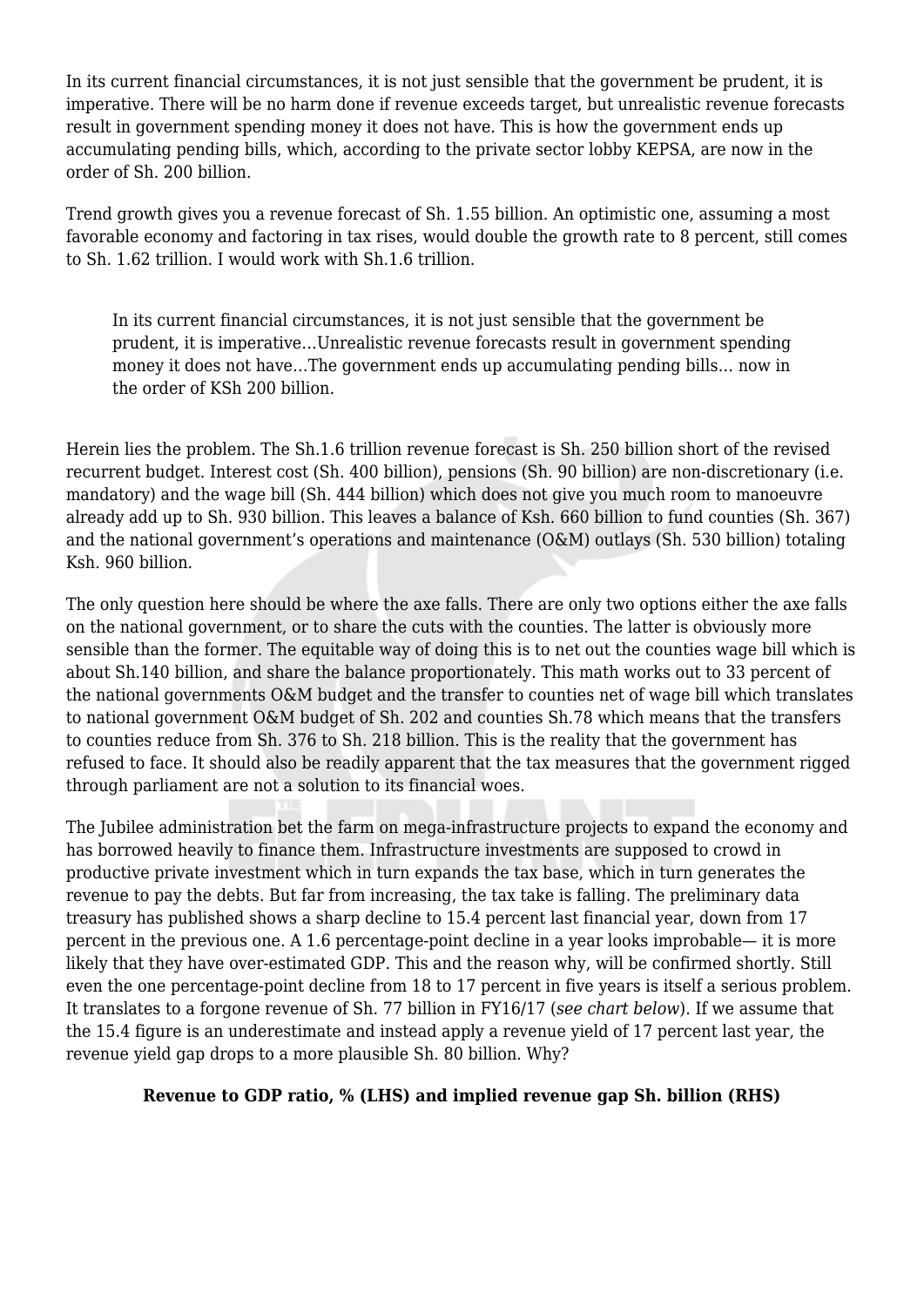

First, a lot of the borrowed money was stolen outright and many, perhaps all the projects have been done at highly inflated costs. We still do not have any physical evidence of what we spent the proceeds of the first eurobond, Sh.190 billion (US\$ 2.2 billion) proceeds of the first eurobond issue on. Government claims that the money was channeled into the development budget and absorbed in one financial year. Not only is it simply not possible to build things at that rate, the funding for all the projects done for that year is accounted for without the eurobond money. This is the reason that the special audit of the eurobond has never come out.

A lot of the borrowed money was stolen outright and many, perhaps all, of the projects have been done at highly inflated costs. We still do not have any physical evidence of what we spent the proceeds of the first Eurobond on…

The national investment rate has remained stagnant at about 18 percent of GDP, against a requirement of 25-30 percent of GDP. We also know that credit to the private sector collapsed suddenly three years ago, and has been comatose since. The credit market has become a pyramid scheme, where interest on government securities is re-invested in government securities. As with all pyramid schemes, this one too will come to grief.

In short, the reason why the revenue yield has declined is because the productive base of the economy has not expanded. The Jubilee administration bet the farm on a state of the art milking machine, even built a brand new shed to go with it, and now expects the cows to produce more milk. It is the same cows. And now the debt repayments and electricity bills are eating into the working capital forcing the farmer to cut back on feed. They now lament that the milkman (KRA) has a new machine but is still unable to produce more milk.

But the National Treasury's growth projections are as panglossian as ever. In the original budget forecast, the nominal GDP expands from 7.7 trillion in FY16/17 (the latest actual data) to Sh. 12.6 trillion in FY20/21 a growth of 64 percent or 17 percent per year. Nominal GDP is the denominator used to calculate budget financial ratios. This translates to a real economic growth rate of 7.4 percent per year (this is obtained by applying an inflation adjustment known as GDP deflator. I have applied the average deflator for the last five years). Average growth rate for the last five years—5.56 percent. Growth has topped seven percent only once in the last thirty years— 2007. Now comes the remarkable part. In the revised projections, nominal GDP has been adjusted upwards to just under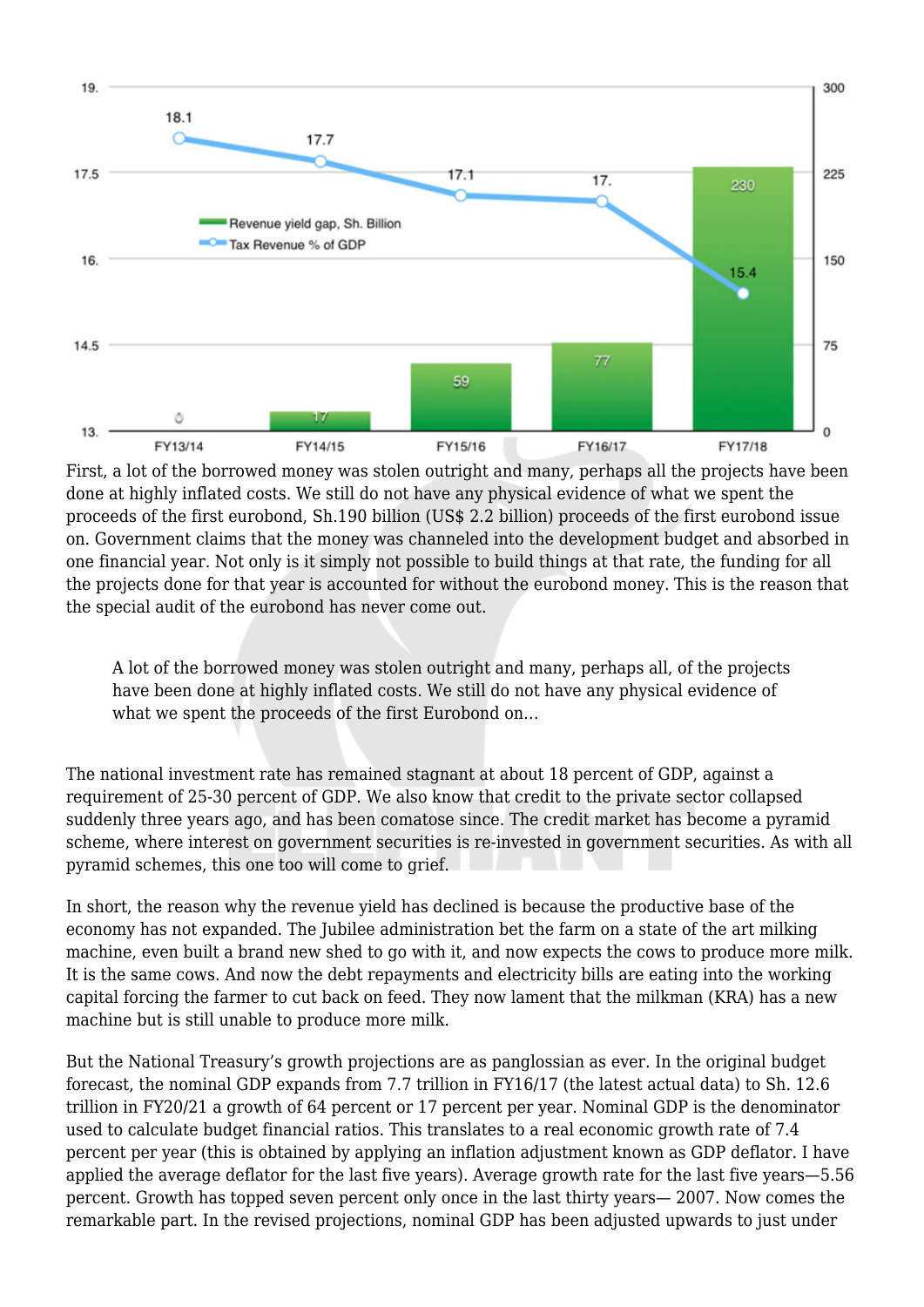Sh. 13 trillion in FY20/21. It is conceivable that the mandarins are factoring higher inflation— one hopes so because otherwise it translates to a delusional eight percent per year growth rate. The reason for the sharp fall in the revenue ratio last year is now clear— GDP has been inflated on purpose.

What is this fantasy in aid of? Their purpose is to reduce the budget financial ratios without budget cuts. This way, they are able to "get away" with fiddling with the actual budget figures and still achieve "fiscal consolidation." This year, the deficit in the revised budget is adjusted upwards by 14b from 603 to 622 billion but it as a ratio to GDP it declines from 6.3 to 6.1 percent on account of GDP being adjusted upwards by 321 billion. In FY21/22 the nominal GDP projection is jerked up 17 percent which excluding an inflation surge, brings the real growth rate for the period to 8.4 percent. This enables the mandarin to "bring down" the budget deficit 3.4 percent, even as expenditure grows by Sh.750 billion. A serious sensible projection would have projected 5 percent real growth. A 3.4 percent of GDP deficit based on this would have required expenditure to be adjusted downwards by Sh. 400 billion, or revenue to rise by similar amount or a combination of the two.

The budget, both the original and supplementary one, is best summed as "do nothing" strategy. If you are not up to changing reality, change the numbers.

We are compelled to wonder who this tomfoolery is meant for? It is not the public, they don't get to see these numbers, let alone read and understand them. It cannot possibly be the IMF, the credit rating agencies or the markets. If anything, this is nothing short of showing the markets a middle finger. That to my mind, leaves only one constituency— their political bosses. The mandarins are telling them what they, the political bosses, want to hear.

My first column calling out the Jubilee's administration fiscal recklessness, published in August 2014 was subtitled "Lessons from Ghana".

Three days ago, the Ghanaian government announced that it was planning to issue \$50 billion "century bonds" over the next few years, starting with a five to ten billion issue by the end of the year. A "century bond" is a bond with a hundred year maturity. Only three developing countries—China, Mexico and Argentina\_ have sold century bonds. Ghana's issue will be the biggest. A 10 billion dollar issue is a fifth of Ghana's GDP and would cost a billion dollars in interest a year. The markets did not like the news. Immediately, the yields on Ghana's eurobond yields shot up (which is another way of saying the value of its bonds fell) and the Cedi fell 2.6 percent. The Financial Times summed it up thus: "In capital market terms, this is no this is not just a moon shot, it's a mission to Mars." The FT story was headlined, "Someone tell Ghana this it isn't 2017 anymore."

If you are not up to changing reality, change the numbers. We are compelled to wonder who this tomfoolery is meant for? It is not the public, they don't get to see these numbers, let alone read and understand them. It cannot possibly be the IMF, the credit rating agencies or the markets. If anything, this is nothing short of showing the markets the middle finger. That to my mind, leaves only one constituency— their political bosses. The mandarins are telling them what they, the political bosses, want to hear.

Argentina issued its century bond last May. The issue was oversubscribed four times. A year down the road, Argentina is in the grip of another financial meltdown. Inflation is raging at 3.5 percent a month, the Central Bank has raised the benchmark interest rate to 60 percent and the Peso, down 52 percent on the dollar this year, is still falling. What changed? In 2015 Argentina elected a new